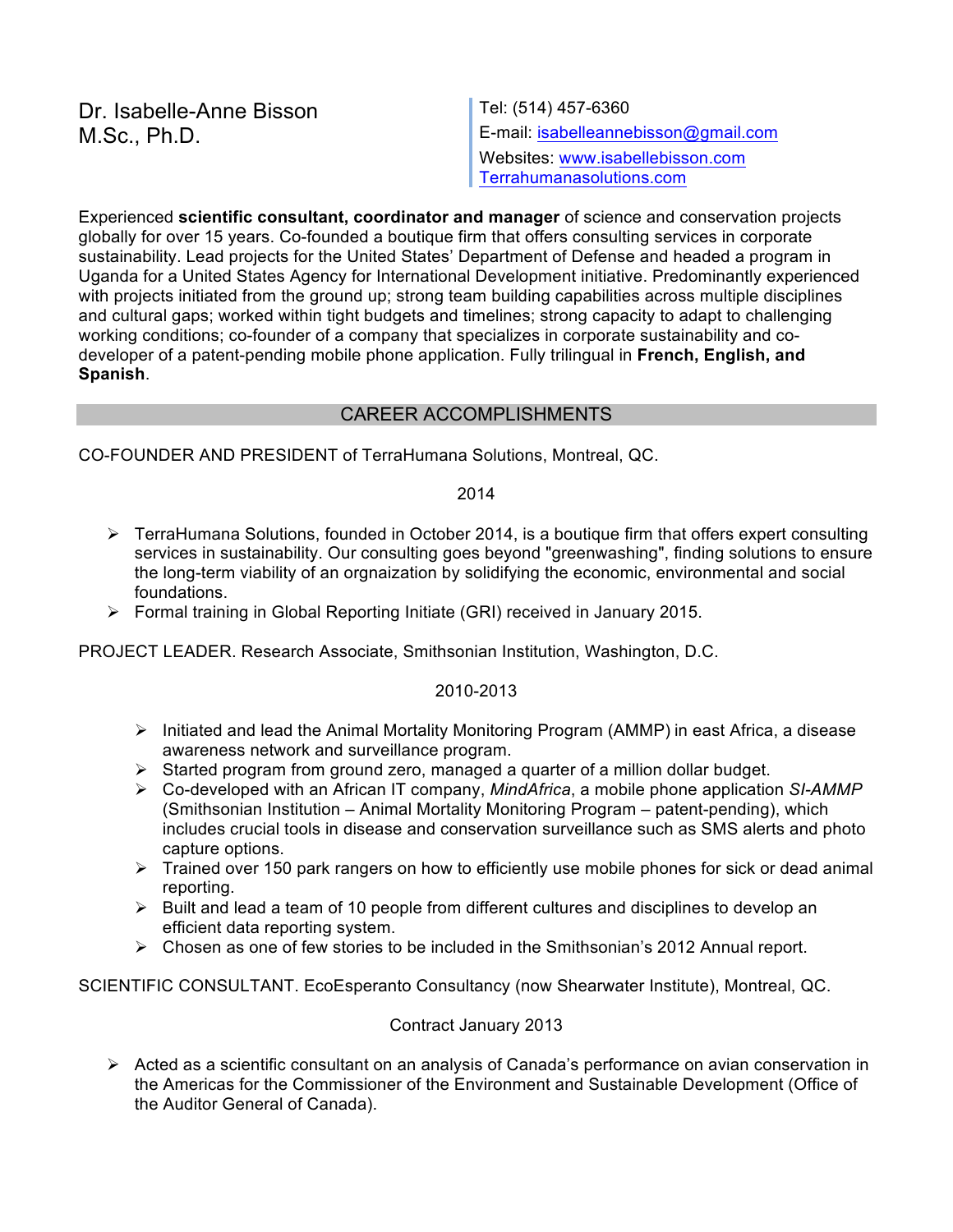COMISSIONER. Part-time member by decree for the Bureau d'Audiences Publiques sur l'Environnement (BAPE), Quebec, QC.

4-month mandate in 2012

 $\triangleright$  Acted as commissioner on a BAPE mandate on the construction of a railroad in the Saguenay region, Québec.

CO-PRINCIPAL INVESTIGATOR. Research Associate, Princeton University, New Jersey.

### 2006-2009

- $\triangleright$  Co-lead a Department of Defense funded research (Strategic Environmental Research and Development Program, SERDP) on Fort Hood military installation to assess environmental, munitions, and training impacts on threatened bird species;
- $\triangleright$  First to successfully mount the smallest heart rate transmitters on an endangered species.
- $\triangleright$  Trained and supervised highly efficient team to perform sensitive tasks such as transmitter mounting and surveillance on endangered species;
- Ø Co-developed software, *Vireo*, with NOAA (National Oceanic and Atmospheric Association) engineers, to automatically calculate heart rate using heart rate telemetry.
- $\triangleright$  Interviewed on CBC's Quirks & Quarks for the breakthrough aspects of my research.

# ACADEMIC TRAINING

2003-2005 Post-doctoral fellowship, Smithsonian Environmental Research Center, USA. 2004 Ph.D. Evolutionary Biology, York University, Canada. 1996 M.Sc. Avian Conservation, McGill University, Canada & Doñana Biological Station, Spain. 1993 B.Sc., McGill University, Canada.

## PUBLICATIONS

- 1. **Bisson, I.A.**, B.J. Ssebide, M. Driciru, N. Guma, R.O. Okello, P.P. Marra. Using cell phone technology to report animal morbidity and mortality as an early warning system for zoonotic diseases. *In preparation.*
- 2. **Bisson, I.-A**., B.J. Ssebide, P. P. Marra. 2014. Preventing emerging zoonotics with animal morbidity and mortality monitoring. *EcoHealth* DOI: 10.1007/s10393-014-0988-x.
- 3. Bureau d'Audiences Publiques sur l'Envirronnement (BAPE). 2012. Report on the *Projet de desserte ferroviaire au terminal maritime de Grande-Anse à Saguenay*. Available: http://www.bape.gouv.qc.ca/sections/rapports/tous/index.htm.
- 4. L. K. Butler, L. Ries, **I.-A. Bisson**, T. J. Hayden, M. M. Wikelski, L. M. Romero. 2012. Opposite but analogous effects of road density on songbirds with contrasting habitat preferences. *Animal Conservation* DOI: 10.1111/j.1469-1795.2012.00576.x
- 5. **Bisson, I.-A**., L. K. Butler, P. Kelley, J. Adelman, T.J. Hayden, L. M. Romero, M.C. Wikelski. 2011. Energetic response to human disturbance in an endangered songbird. *Animal Conservation* 14:484- 491. DOI: 10.1111/j.1469-1795.2011.00447.x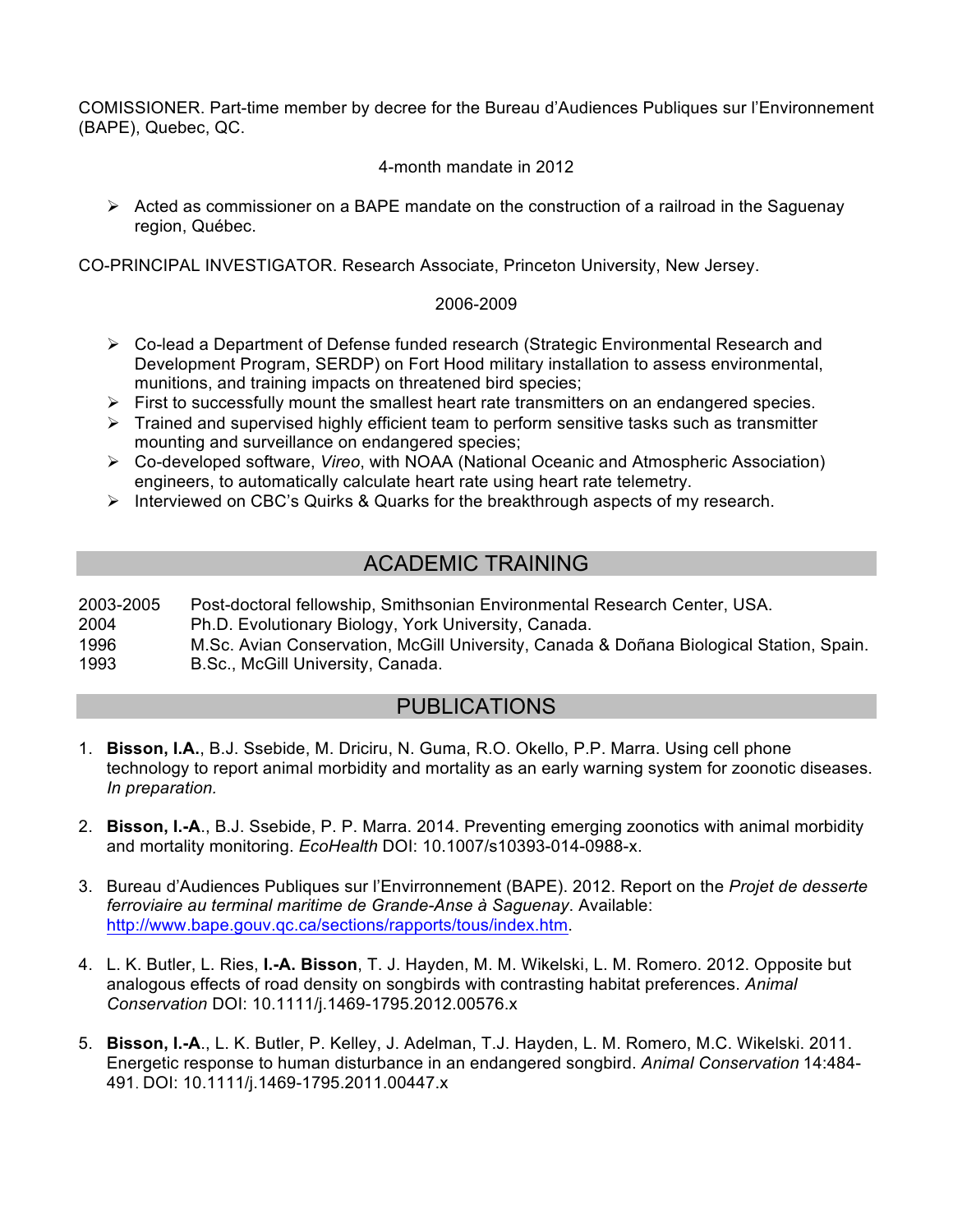- 6. Bowlin, M.S., **I.-A. Bisson**, J. Shamoun-Baranes, J.D. Reichard, N. Sapir, P.P. Marra, T.H. Kunz, D.S. Wilcove, A. Hedenström, C.G. Guglielmo, S. Åkesson, M. Ramenofsky, M. Wikelski. 2010. Grand challenges in migration biology. *Integrative and Comparative Biology* 50:261-279*.*
- 7. Robinson, D., Bowlin, M., **I.-A. Bisson**, K. Thorup, R. Diehl, J. Shamoun-Barnes, T. Kunz, S. Mabey, J. Smith, D. Winkler. 2010. Integrating concepts and technologies at the frontiers of animal movements. *Frontiers in Ecology and Environment* 7:354-361 doi:10.1890/080179.
- 8. Holland, R.A., K. Thorup, A. Gagliardo**, I.-A. Bisson**, E. Knecht, D. Mizrahi, M. Wikelski. 2009. Testing the role of sensory systems in the migratory heading of a songbird. *Journal of Experimental Biology* 212:4065-4071*.*
- 9. **Bisson, I.-A.,** K. Safi, R. A. Holland. 2009. Evidence for repeated independent evolution of migration in the largest family of bats. *PloS One* 4(10): e7504. doi:10.1371/journal.pone.0007504.
- 10. **Bisson, I.-A.,** P.P. Marra, E.H. Burtt, M. Sikaroodi, P.M. Gillevet. 2009. Variation in plumage microbiota depends on season and migration. *Microbial Ecology* 58:212-220.
- 11. Butler, L. K., **I.-A. Bisson**, M. Romero, T. Hayden, M. Wikelski 2009. Adrenocortical responses to offspring-directed threats in two open-nesting birds. *General and Comparative Endocrinology* 162: 313-318*.*
- 12. **Bisson, I.-A**., L. K. Butler, M. Romero, T. Hayden, M. Wikelski. 2008. No energetic cost to human disturbance in a songbird. *Proceedings of the Royal Society B: Biological Sciences.* 276: 961-969. URL 10.1098/rspb.2008.1277
- 13. Thorup, K., **I.-A. Bisson**, M. S. Bowlin, R. A. Holland, J. C. Wingfield, M. Ramenofsky, M. Wikelski. 2007. Evidence for a navigational map stretching across the continental USA in a migratory songbird. *Proceedings of the National Academy of Sciences USA* 104:18115-18119*.*
- 14. **Bisson, I.-A**., P.P. Marra, E.H. Burtt, M. Sikaroodi, P.M. Gillevet. 2007. A molecular comparison of plumage and soil bacteria across biogeographic, ecological, and taxonomic scales. *Microbial Ecology*  54:65-81.
- 15. Burtt, E.H. Jr., V. Saranathan, **I.-A. Bisson**. 2006. An ecosystem in feathers. *Proceedings for the International Ornithological Congress*, Hamburg, Germany.
- 16. Ferrer, M., **I.A. Bisson**. 2003. Age and territory-quality effects on fecundity in the Spanish Imperial Eagle. *The Auk* 120:180-186.
- 17. **Bisson, I.A.,** M. Ferrer, D.M. Bird. 2002. Factors influencing nest-site selection by Spanish imperial eagles. *Journal of Field Ornithology* 73:298-302.
- 18. **Bisson, I.A.,** B.J.M. Stutchbury. 2000. Nest site selection and productivity by hooded warblers in a fragmented landscape. *Canadian Journal of Zoology* 78: 858-863.
- 19. **Bisson, I.A.**, B.J.M. Stutchbury, D. Martin. 2000. Acadian flycatcher, *Empidonax virescens*, nest site characteristics at the northern edge of its range. *Canadian Field Naturalist* 114:689-691.